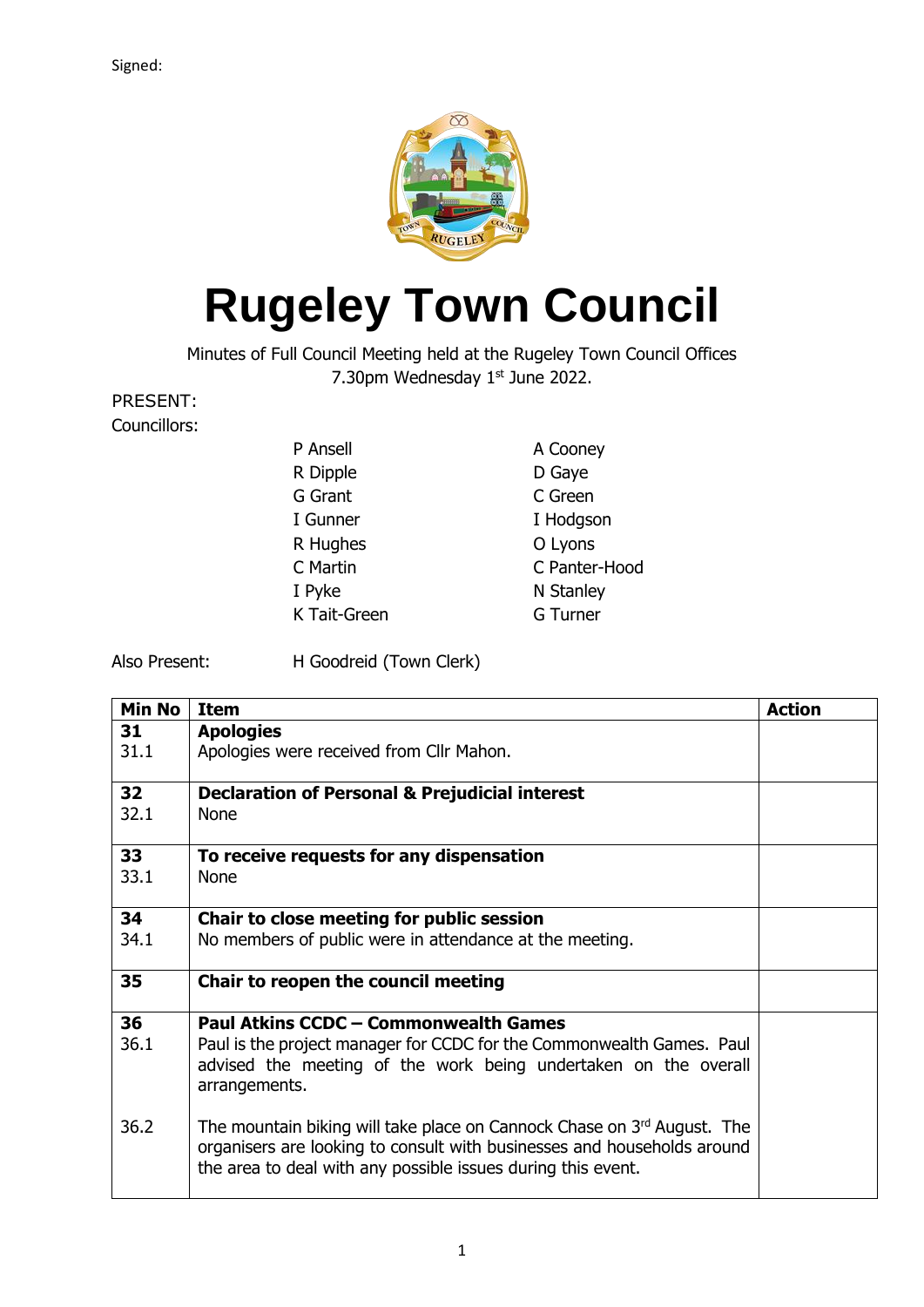| 36.3                               | The Queens Baton Relay will be passing through the town centre<br>approximately 3.50pm on Saturday 23 <sup>rd</sup> July. CCDC will be responsible for<br>all the street closures and publicity surrounding the event. The Town<br>Council will be unveiling the Mindfulness Garden that day so there will be<br>kids activities etc in town that afternoon as well. Inspiring Healthy<br>lifestyles are working with a local artist and local school children to create<br>a large art installation which will be placed outside the library and in<br>Market Square for the event as well. |                                                                                                                                 |
|------------------------------------|----------------------------------------------------------------------------------------------------------------------------------------------------------------------------------------------------------------------------------------------------------------------------------------------------------------------------------------------------------------------------------------------------------------------------------------------------------------------------------------------------------------------------------------------------------------------------------------------|---------------------------------------------------------------------------------------------------------------------------------|
| 37<br>37.1                         | To consider approving and signing council minutes<br>It was proposed to accept the minutes of the Annual Council Meeting held<br>on 4 <sup>th</sup> May.<br>Proposed: Cllr Green; Seconded: Cllr Ansell<br>The minutes were agreed.                                                                                                                                                                                                                                                                                                                                                          | The minutes will<br>be placed on the<br>website                                                                                 |
| 37.2                               | It was proposed to accept the minutes of the Full Council Meeting held on<br>4 <sup>th</sup> May.<br>Proposed: Cllr Cooney; Seconded: Cllr Panter-Hood<br>The minutes were agreed.                                                                                                                                                                                                                                                                                                                                                                                                           | The minutes will<br>be placed on the<br>website                                                                                 |
| 38<br>38.1                         | <b>Actions Arising</b><br>All actions had either been completed or were on the agenda for this<br>meeting.                                                                                                                                                                                                                                                                                                                                                                                                                                                                                   |                                                                                                                                 |
| 39<br>39.1<br>39.2<br>39.3<br>39.4 | To note the minutes from the following council meetings:<br>Rose Committee 13 April 2022<br>Community Engagement Committee 13 April 2022<br>Planning Committee 20 April 2022<br>Finance and Management Committee 20 April 2022<br>These were noted.                                                                                                                                                                                                                                                                                                                                          |                                                                                                                                 |
| 40<br>40.1                         | <b>Annual Governance and Accountability Return</b><br>To note the report from the Internal Auditor<br>Cllrs noted the report from the Internal Auditor and also noted that she<br>would be attending the meeting of Full Council on 6 <sup>th</sup> July to answer<br>questions from Councillors.                                                                                                                                                                                                                                                                                            |                                                                                                                                 |
| 40.2                               | To Approve the Annual Governance Statement<br>It was proposed to approve the Annual Governance Statement on the<br>2020/2021 AGAR.<br>Proposed; Cllr Hodgson; Seconded: Cllr Dipple<br>The motion was agreed                                                                                                                                                                                                                                                                                                                                                                                 |                                                                                                                                 |
| 40.3                               | To Approve the Accounting Statements<br>It was proposed to approve the Accounting Statements on the<br>2020/2021 AGAR.<br>Proposed; Cllr Dipple; Seconded: Cllr Gaye<br>The motion was agreed                                                                                                                                                                                                                                                                                                                                                                                                | The RFO would<br>now submit the<br>documents to<br>Mazars and place<br>the Public Notice<br>on the boards on<br>$9th$ June 2022 |

Signed: Signed: The South of the South of the Signed Signed: The South of the South of the South of the South of the South of the South of the South of the South of the South of the South of the South of the South of the S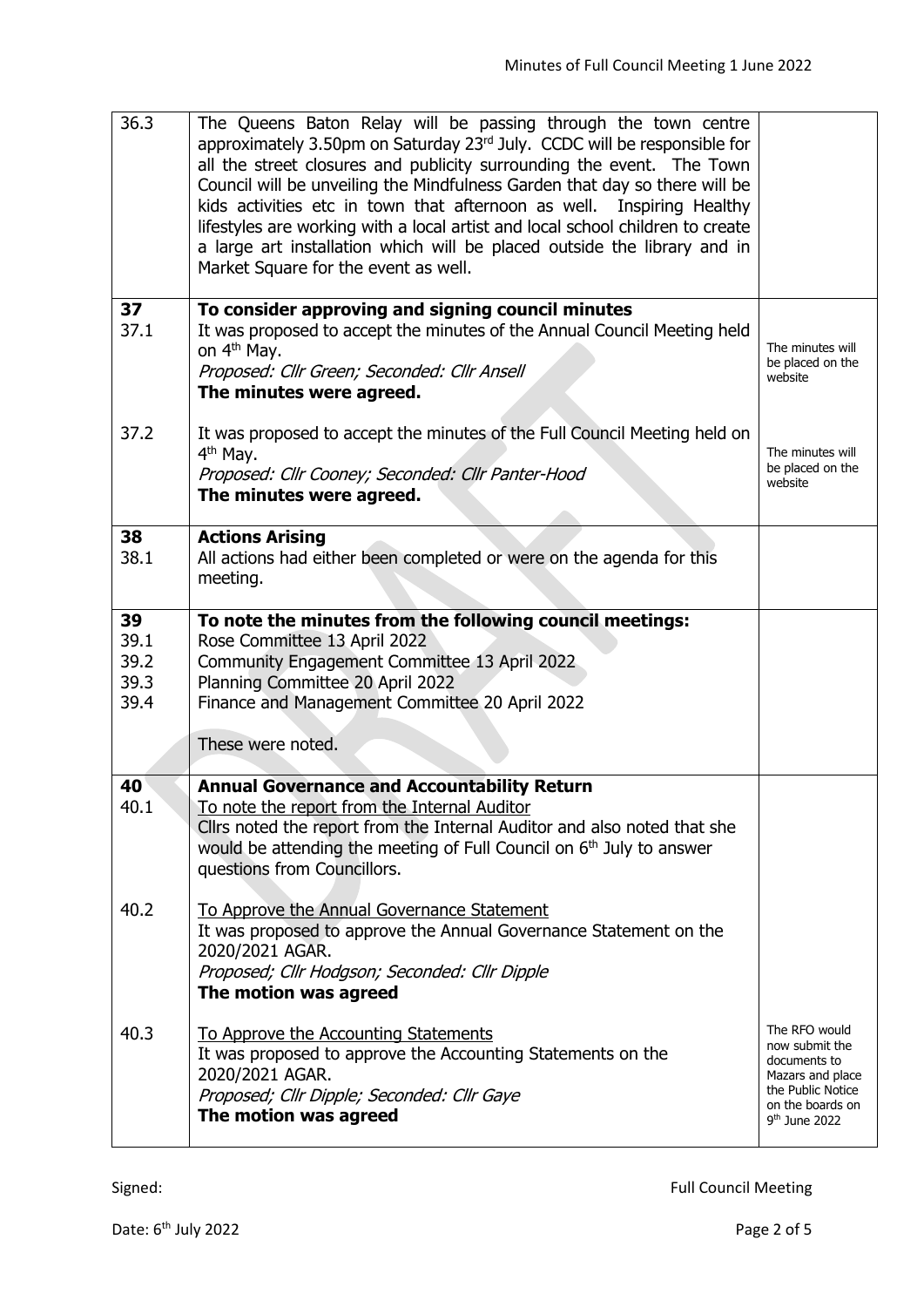| 41         | <b>Recommendations from Finance and Management Committee</b>                                                                                                                                                                                                                                                                                                                                                                                                                          |                                                      |
|------------|---------------------------------------------------------------------------------------------------------------------------------------------------------------------------------------------------------------------------------------------------------------------------------------------------------------------------------------------------------------------------------------------------------------------------------------------------------------------------------------|------------------------------------------------------|
| 41.1       | It was proposed that £10,000 be moved from Ear Marked Reserves for<br>Community Projects to the Christmas lights Budget to cover the cost of<br>the newly agreed contract and the increased cost of electricity.<br>Proposed: Cllr Dipple; Seconded: Cllr Hodgson<br>The motion was agreed                                                                                                                                                                                            |                                                      |
| 41.2       | It was proposed that £5,000 be moved from Ear Marked Reserves for<br>Community Projects to the Big Celebration Budget to allow for a budget<br>for Christmas events associated with the switch on event.<br>Proposed: Cllr Cooney; Seconded: Cllr Ansell<br>The motion was agreed                                                                                                                                                                                                     |                                                      |
| 41.3       | It was proposed that £6,416 be used from Ear Marked Reserves for<br>Renovations and Renewals to cover the cost of the works to replace the<br>roof between the theatre and the Town Council offices.<br>Proposed: Cllr Dipple; Seconded: Cllr Gaye<br>The motion was agreed                                                                                                                                                                                                           |                                                      |
| 41.4       | It was proposed that:<br>Lloyds Banks account only be used for day-to-day expenditure<br>Unity Trust account is used only for Markets expenditure<br>Santander Account is closed<br>CCLA savings account be opened to hold remaining monies.<br>Proposed: Cllr Hodgson; Seconded: Cllr Dipple<br>The motion was agreed                                                                                                                                                                | RFO to change<br>bank accounts                       |
| 41.5       | It was proposed that the Town Council apply for a Debit Card on the<br>Lloyds Bank account to stop the staff using their own credit cards for<br>purchases.<br>Proposed: Cllr Stanley; Seconded: Cllr Ansell<br>The motion was agreed                                                                                                                                                                                                                                                 | RFO to apply for<br>Debit Card                       |
| 41.6       | It was noted that F and M Committee will need to look at the financial<br>procedures to ensure that the systems were in place to allow for<br>exchange of monies between accounts and to ensure there was a<br>system in place for use of the Debit Card.                                                                                                                                                                                                                             | Clerk to place on<br>F and M Agenda<br>for June/July |
| 42<br>42.1 | <b>Beacon Lighting and Queens Jubilee</b><br>The Rugeley Branch of the British Legion would be leading the Beacon<br>Lighting event on Thursday 2 <sup>nd</sup> June in Market Square and the timetable<br>will be as follows:<br>2pm - Jayne Pallister to act as Town Crier and read the<br>$\bullet$<br>proclamation<br>9.15pm - Piper to play Diu Reginaire<br>$9.40 \text{pm} -$ Bugler to play<br>9.45pm – Choirs to sing Life with Grace and Beacon to be lit by<br>John Parkes |                                                      |
| 42.2       | The Big Celebration Jubilee Event was to be held in town between 10am<br>and 9pm on Saturday 4 <sup>th</sup> June and will include:                                                                                                                                                                                                                                                                                                                                                   |                                                      |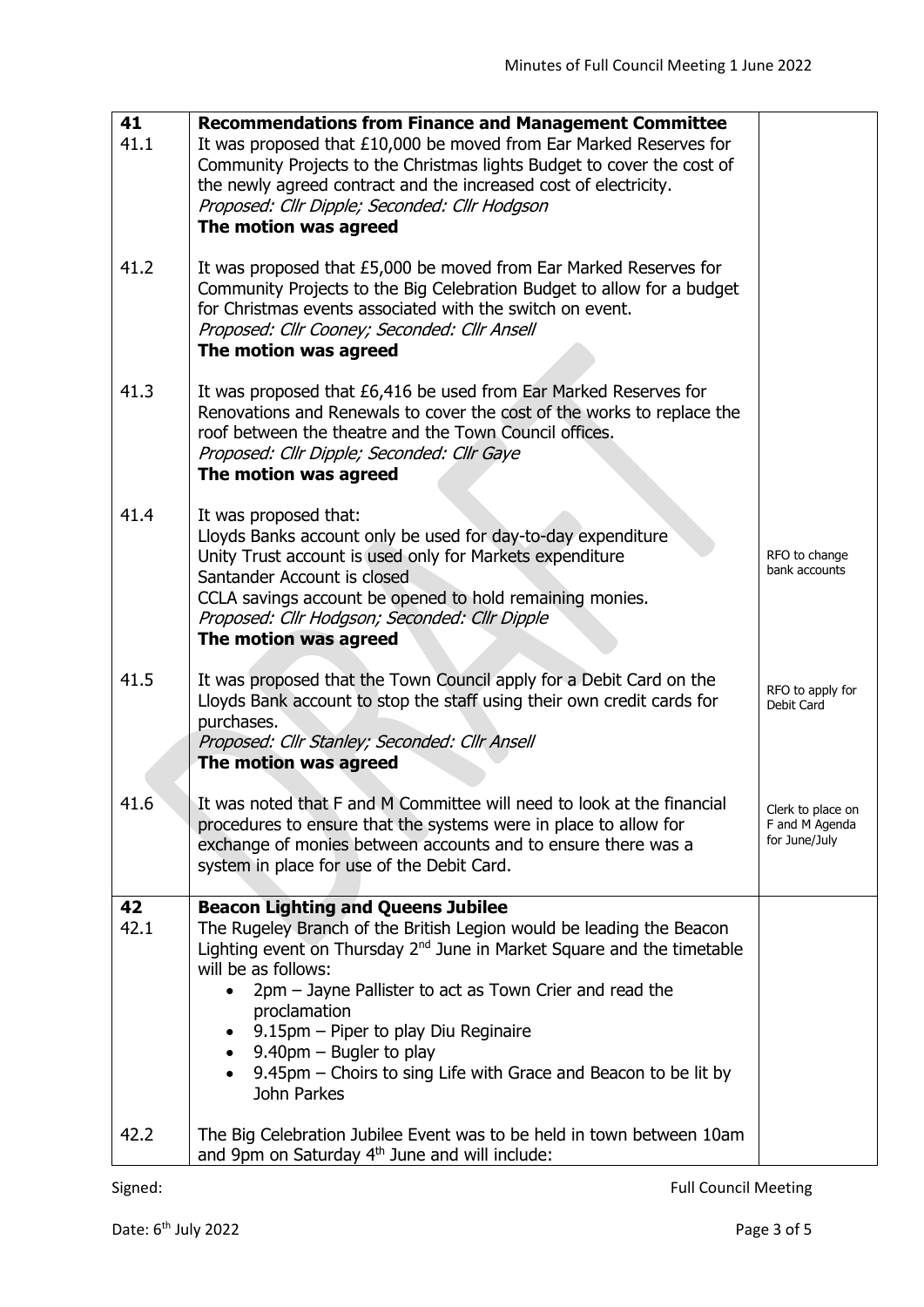|            | 10am - 5pm - Artisan Market in Brook Square and Lower Brook Street<br>$10$ am $-$ 4pm $-$ street parties around the centre of town for over 600<br>local residents - groups have already booked their space.<br>10am – 4pm – Free tea tent with hot and cold drinks, jubilee cakes and<br>treat for those turning up in fancy dress<br>10am - 4pm - Free inflatable fun in Elmore Park and ice cream van<br>12pm - 9pm - live streaming of jubilee celebrations and the party in the<br>Palace on the Big Screen in Market Square<br>12pm – 4pm – variety of bands and attractions performing on the stage<br>in Market Square |                                                              |
|------------|--------------------------------------------------------------------------------------------------------------------------------------------------------------------------------------------------------------------------------------------------------------------------------------------------------------------------------------------------------------------------------------------------------------------------------------------------------------------------------------------------------------------------------------------------------------------------------------------------------------------------------|--------------------------------------------------------------|
|            | 6pm – 9pm – Live Band, Candy and the Sound, to perform on the stage<br>in Market Square                                                                                                                                                                                                                                                                                                                                                                                                                                                                                                                                        |                                                              |
| 42.3       | Thanks went to the staff for their organisation of this event.                                                                                                                                                                                                                                                                                                                                                                                                                                                                                                                                                                 |                                                              |
| 43<br>43.1 | <b>Ukrainian Update</b><br>Cllrs received an update from Cllr Stanley on the families/individuals<br>moving in to the Rugeley area and being hosted by local residents.<br>There are currently 20 residents in Rugeley living with host families.                                                                                                                                                                                                                                                                                                                                                                              |                                                              |
| 43.2       | Cllrs considered the possibility of funding membership to the Rugeley<br>Leisure Centre for the Ukrainian families. It was understood that CCDC<br>would be considering this at Cabinet so it was proposed that the decision<br>on this be deferred until July Full Council.<br>Proposed; Cllr R Dipple; Seconded: Cllr C Martin<br>The motion was agreed                                                                                                                                                                                                                                                                      | Clirs to consider<br>proposal at July<br><b>Full Council</b> |
| 44<br>44.1 | <b>Newsletter</b><br>It was proposed that the current budget for the newsletter be increased<br>to £5,000 for 2022/2023 to cover increased production costs.<br>Proposed: Cllr Cooney; Seconded: Cllr Panter-Hood<br>The motion was agreed                                                                                                                                                                                                                                                                                                                                                                                     |                                                              |
| 45<br>45.1 | <b>Chairs and Vice Chairs Report</b><br>Cllr Stanley had been working with the Ukrainian families in town and<br>meeting with them on Mondays.<br>Cllr Green had attended the Mayor of Lichfield's civic event on 29 <sup>th</sup> May.                                                                                                                                                                                                                                                                                                                                                                                        |                                                              |
| 46<br>46.1 | <b>Complaints Committee</b><br>Cllr Pyke, who was the Chair of the Complaints Committee, spoke briefly                                                                                                                                                                                                                                                                                                                                                                                                                                                                                                                         |                                                              |
| 46.2       | on the details of the findings of the complaints Committee:<br>In light of the complaint made to the council, the policy and                                                                                                                                                                                                                                                                                                                                                                                                                                                                                                   |                                                              |
| 46.3       | procedures around co-option was to be reviewed by Cllrs.<br>Procedures around ensuring that the town council offices are fully<br>$\bullet$<br>accessible has already been addressed to ensure that visitors<br>needs are addressed.                                                                                                                                                                                                                                                                                                                                                                                           |                                                              |
| 46.4       | It was acknowledged that the Council should have made a<br>$\bullet$<br>decision on the evening of the $6th$ April whether to appoint or not<br>appoint the candidate as the meeting was quorate.                                                                                                                                                                                                                                                                                                                                                                                                                              |                                                              |